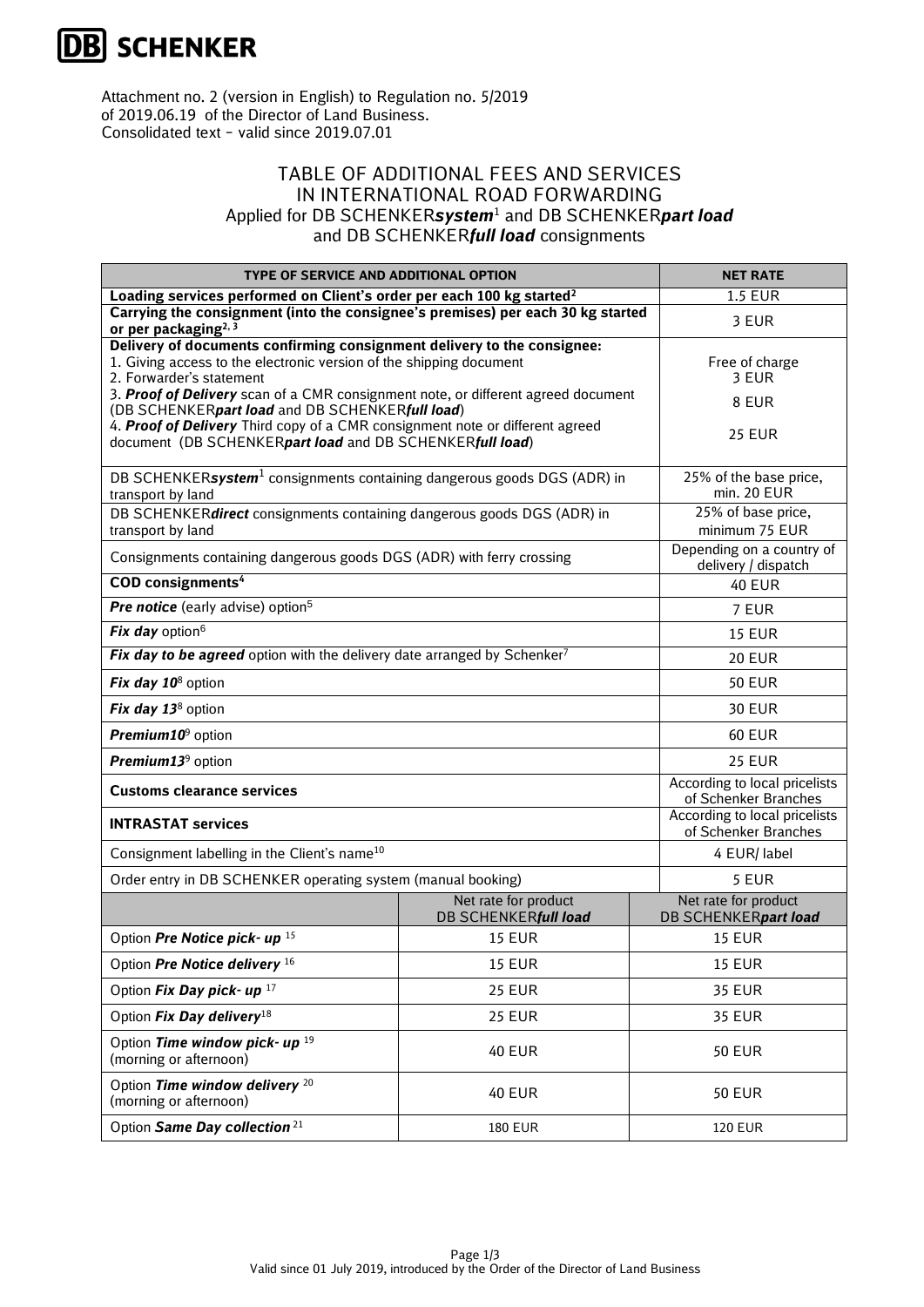## **DB** SCHENKER

| <b>TYPE OF ADDITIONAL FEE</b>                                                                                                                                                                                           | <b>NET RATE IN EUR</b>                                                                                                                                                                                                                  |
|-------------------------------------------------------------------------------------------------------------------------------------------------------------------------------------------------------------------------|-----------------------------------------------------------------------------------------------------------------------------------------------------------------------------------------------------------------------------------------|
| Consignment storage, per every started 100 kg of chargeable weight per calendar<br>day                                                                                                                                  | 3 EUR                                                                                                                                                                                                                                   |
| Truck waiting time above the standard time for each started 30 minutes <sup>11,12</sup> :                                                                                                                               |                                                                                                                                                                                                                                         |
| - for DB SCHENKERsystem <sup>1</sup> consignments (30 minutes free of charge)                                                                                                                                           | 8 EUR max 100 EUR/day                                                                                                                                                                                                                   |
| - for DB SCHENKER <i>part load</i> (30 minutes free of charge)                                                                                                                                                          | 12EUR max 250 EUR/day                                                                                                                                                                                                                   |
| - for DB SCHENKER <i>full load</i> (1 hour free of charge)                                                                                                                                                              | 12 EUR max 250 EUR /day                                                                                                                                                                                                                 |
| Fee for delivery/collection for the second time<br>For DB SCHENKERsystem <sup>1</sup> consignments:                                                                                                                     | - if abroad:<br>30% of the base price,<br>min. 15 EUR<br>- if in Poland:<br>For consignments with<br>chargeable weight of:<br>a/ up to 200 kg: 6 EUR<br>b/ up to 500 kg: 10 EUR<br>c/ up to 1500 kg: 15 EUR<br>d/ up to 2500 kg: 25 EUR |
| Fee for carrying a consignment to an external customs agency<br>for DB SCHENKERsystem <sup>1</sup> consignments:                                                                                                        | <b>110 EUR</b>                                                                                                                                                                                                                          |
| Fee for delivery/collection for the second time<br>for DB SCHENKERpart load and DB SCHENKERfull load consignments                                                                                                       | As for truck waiting time <sup>12</sup>                                                                                                                                                                                                 |
| Fees for order cancellation after deadlines stipulated in the Service Terms and<br>Provisions <sup>12</sup>                                                                                                             |                                                                                                                                                                                                                                         |
| For DB SCHENKERsystem <sup>1</sup> consignments:                                                                                                                                                                        | As for redelivery                                                                                                                                                                                                                       |
| For DB SCHENKERpart load and DB SCHENKERfull load consignments:                                                                                                                                                         |                                                                                                                                                                                                                                         |
| - consignments to/from EU and EFTA<br>- consignments to/from non-EU and non-EFTA countries                                                                                                                              | As per one day of truck<br>waiting time<br>150 EUR $-$ if the order is<br>cancelled by 2:00 p.m. one<br>day before loading<br>300 EUR $-$ if the order is<br>cancelled after 2:00 p.m.<br>one day before loading                        |
| Fee for changing the payer after Schenker has confirmed the order                                                                                                                                                       | <b>35 EUR</b>                                                                                                                                                                                                                           |
| Fee for carrying a consignment containing goods covered with the monitoring system $13$<br>(the fee does not include activities related to consignment registration in the system in<br>the consignor's name) $-$ SENT. | <b>20 EUR</b>                                                                                                                                                                                                                           |
| Fee for carrying a consignment not suitable for mechanical handling <sup>14</sup><br>DB SCHENKERsystem <sup>1</sup> , with the calculable weight exceeding 150 kg                                                       | 15% of the base price                                                                                                                                                                                                                   |
| Fee for carrying a consignment comprising long packaging type 1<br>or long packaging type 2                                                                                                                             | <b>75 EUR</b>                                                                                                                                                                                                                           |
| Fee for changing address data after Schenker has confirmed the order                                                                                                                                                    | <b>10 EUR</b>                                                                                                                                                                                                                           |
| Fee for correction of underestimated shipment parameters <sup>22</sup>                                                                                                                                                  | <b>15 EUR</b>                                                                                                                                                                                                                           |